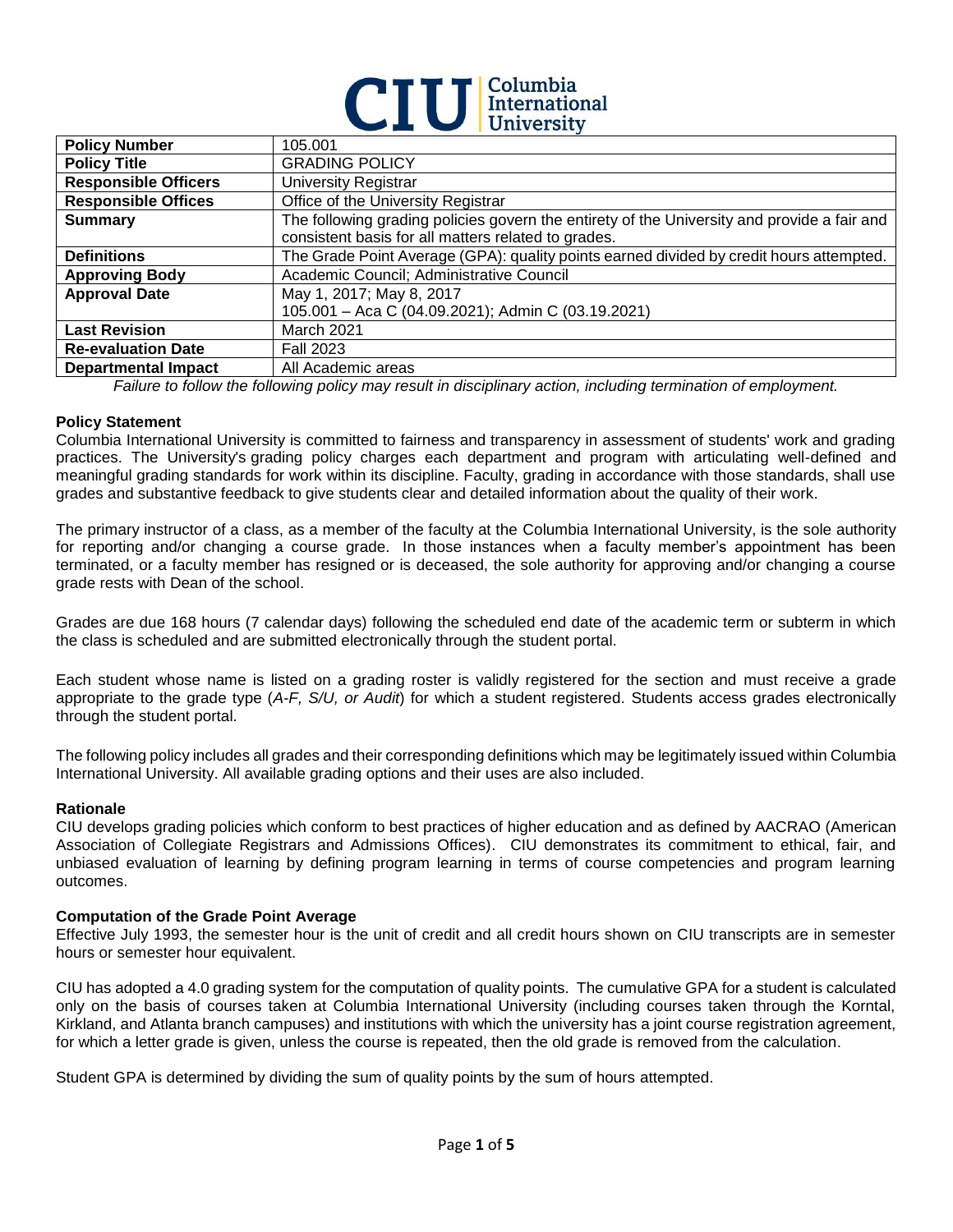## *Undergraduate Grading Scale:*

| <b>GRADE</b>   | <b>QUALITY POINT PER</b><br><b>CREDIT HOUR</b> | <b>PERCENTAGE</b> |
|----------------|------------------------------------------------|-------------------|
| A              | 4.0                                            | 94-100            |
| A-*            | 3.7                                            | 90-93             |
| B+             | 3.3                                            | 87-89             |
| В              | 3.0                                            | 83-86             |
| B- *           | 2.7                                            | 80-82             |
| $C+$           | 2.3                                            | 77-79             |
| C              | 2.0                                            | 73-76             |
| $\overline{C}$ | 1.7                                            | 70-72             |
| D+ *           | 1.3                                            | 67-69             |
| D <sup>*</sup> | 1.0                                            | 63-66             |
| D- *           | .7                                             | 60-62             |
| F              | ი                                              | $0 - 59$          |
|                |                                                |                   |
| $S/U^{**}$     |                                                |                   |

*Graduate/ Advanced Grading Scale:*

| <b>GRADE</b>   | <b>QUALITY POINT PER</b><br><b>CREDIT HOUR</b> | PERCENTAGE |
|----------------|------------------------------------------------|------------|
| Α              | 4.0                                            | 95-100     |
| $A - *$        | 3.7                                            | 92-94      |
| B+             | 3.3                                            | 89-91      |
| В              | 3.0                                            | 86-88      |
| B- *           | 2.7                                            | 83-85      |
| $C+$           | 2.3                                            | 80-82      |
| С              | 2.0                                            | 77-79      |
| $\overline{C}$ | 1.7                                            | 74-76      |
| $D+$ *         | 1.3                                            | 71-73      |
| D <sup>*</sup> | 1.0                                            | 68-70      |
| $\ast$<br>D-   | .7                                             | 65-67      |
| F              | 0                                              | $0 - 64$   |
|                |                                                |            |
| $S/U^{**}$     |                                                |            |

*\*Grades not used in Seminary/Graduate School prior to September 1986. \*\*Satisfactory (S) and Unsatisfactory (U) grades do not carry quality points and are not computed in the grade point average*.

The following grades are not calculated in the GPA:

| AU        | Audit                                |
|-----------|--------------------------------------|
|           | Incomplete                           |
| WIP       | Work In Progress                     |
| P         | Passed                               |
| S         | Satisfactory                         |
| U         | Unsatisfactory                       |
| W         | Withdrawal                           |
| <b>WA</b> | Withdrawal Audit                     |
| WU        | <b>Withdrawal Unsatisfactory</b>     |
| WF        | Withdrawal Failing (calculates as F) |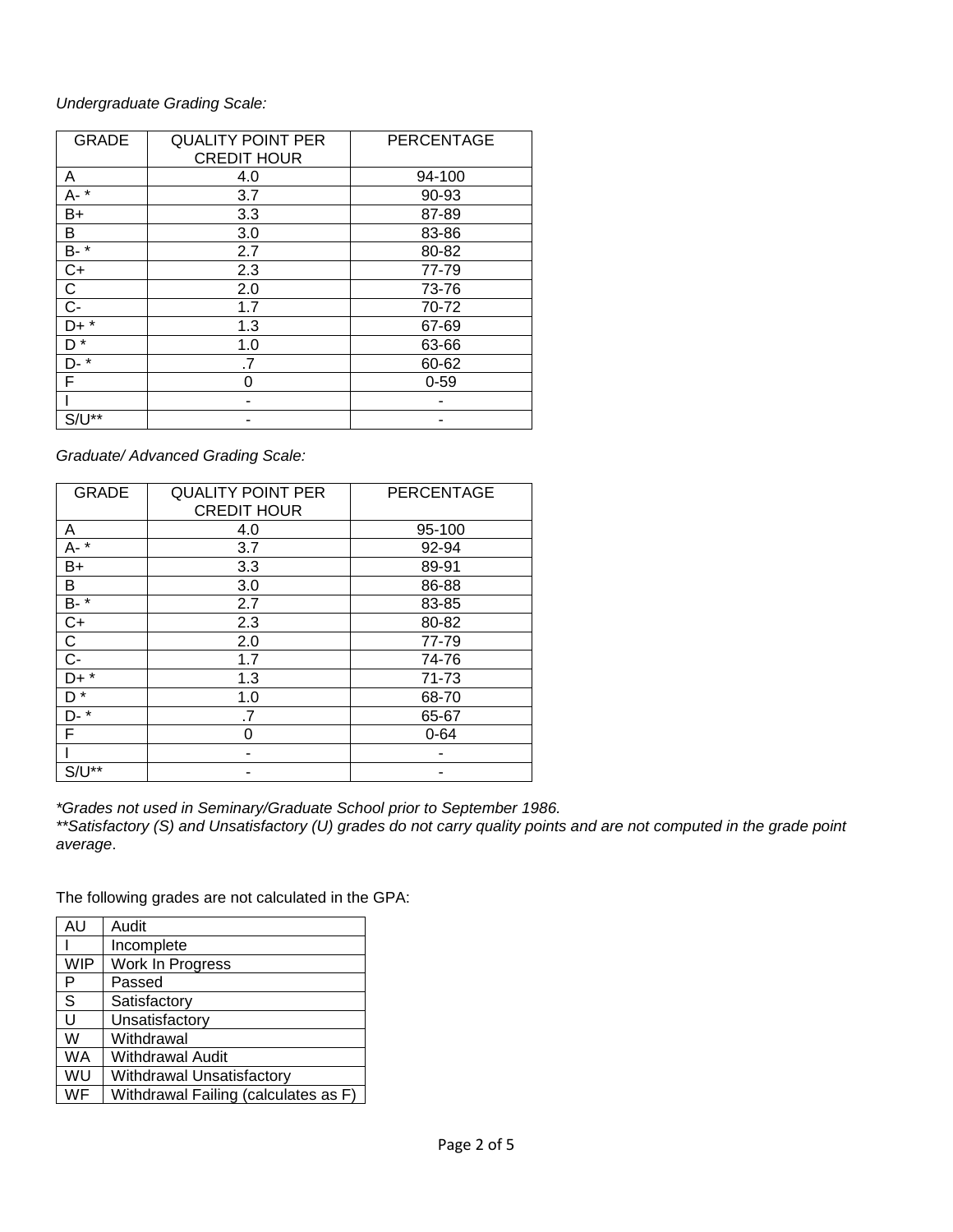## *Repeated Courses:*

Courses in which a grade lower than "C-" is earned may be retaken. Courses in which a grade of "C" or above is earned may be retaken only by permission of the course instructor, the student's faculty advisor, and the dean of the respective college. In both cases, the new grade replaces the former grade in the calculation of the cumulative GPA, regardless of whether it is better or worse than the grade earned in the first attempt; however, the record of the previous grade remains on the student's transcript. (Contact the Financial Aid office for aid eligibility for replacement courses.) A repeated course counts only once toward degree requirements; students may not receive double credit for a course. A course may be repeated for credit only twice. If a failed course is repeated at another school and the transfer credit is applied to the student's program, the program requirements may be met, but the grade earned is not factored into the student's GPA

#### *Incompletes:*

Under unforeseen circumstances beyond their control (e.g. medical emergency, bereavement, or military deployment), or because of an academic course of action (e.g. approved disability accommodation or internship), students may request that a professor assign a temporary grade of "I" (Incomplete).

- A request for an incomplete may be made after midpoint of a course but no later than the final week of the course.
- A request for an incomplete will be considered only if a student has less than 50 percent of the course requirements outstanding and attended at least 75% of class meetings (see attendance policy).
- A request for an incomplete must be accompanied by written request from the student with accompanying documentation (e.g. a medical note) unless the student has approved accommodations for a disability.
- A request for an incomplete may not involve additional work beyond the assignments listed in the syllabus.

| <b>Course Type</b>      | <b>Course Length</b> | <b>Maximum Incomplete Length</b> |
|-------------------------|----------------------|----------------------------------|
| Standard/Traditional    | 8 Weeks or 16 Weeks  | 30 Calendar Days                 |
| Nonstandard/Online      | 5 Weeks or 6 Weeks   | 15 Calendar Days                 |
| Internship or Practicum | 8 Weeks or 16 Weeks  | 365 Calendar Days                |

For students following the standard calendar (eight and sixteen week courses), students may request that a professor assign a temporary grade of "I" (Incomplete) that allows a student a maximum of thirty (30) calendar days beyond the end of a course to complete the remaining work for the course. For students following the non-standard calendar (five and six week courses), students may request that a professor assign a temporary grade of "I" (Incomplete) that allows a student a maximum of fifteen (15) calendar days beyond the end of a course to complete the remaining work for the course. The same requirements listed above apply to a non-standard incomplete request. Internships and practica may qualify for extensions beyond the 30 day limit, but may not under any circumstance extend beyond one calendar year.

When faculty members assign an incomplete, they must document that action on the form provided by the Office of the University Registrar, receive approval from the dean of the college in which the course resides, and submit the form by the deadline. The default grade when requesting an Incomplete is "F." An incomplete does not carry quality points and is not calculated in the GPA. A student need not be enrolled in order to remove a grade of incomplete. No student may graduate with an "I" on record.

#### *Grade Appeal:*

Grade determination is the prerogative of the instructor and students should be aware that grading is subject to the professional judgment of each instructor. A student may only appeal his or her final grade in a course, not individual assignment grades, and only for one or more of the following reasons:

- 1. The criteria for evaluating academic performance as stated in the course syllabus were not actually applied in determining the grade,
- 2. The grade was influenced by criteria other than those stated in the course syllabus, or
- 3. The instructor applied the criteria in a grossly unfair manner.

A student who is considering a grade appeal must first discuss the course grade with the instructor. If the instructor decides not to change the grade, the student may submit a written appeal to the appropriate dean, typically the dean of the school in which the course was offered. The burden of proof rests on the student and the appeal must include a clear and coherent statement of the reason for the appeal, including which of the three reasons stated above is the basis for it. The appeal should also include any supporting documents. The initial written appeal must be submitted no later than 60 days after official grades have been posted.

After receiving the appeal, the dean will forward it to the instructor for a written response. The dean will also form a Grade Appeal Committee consisting of the dean, as chair, the Registrar, and at least two faculty members.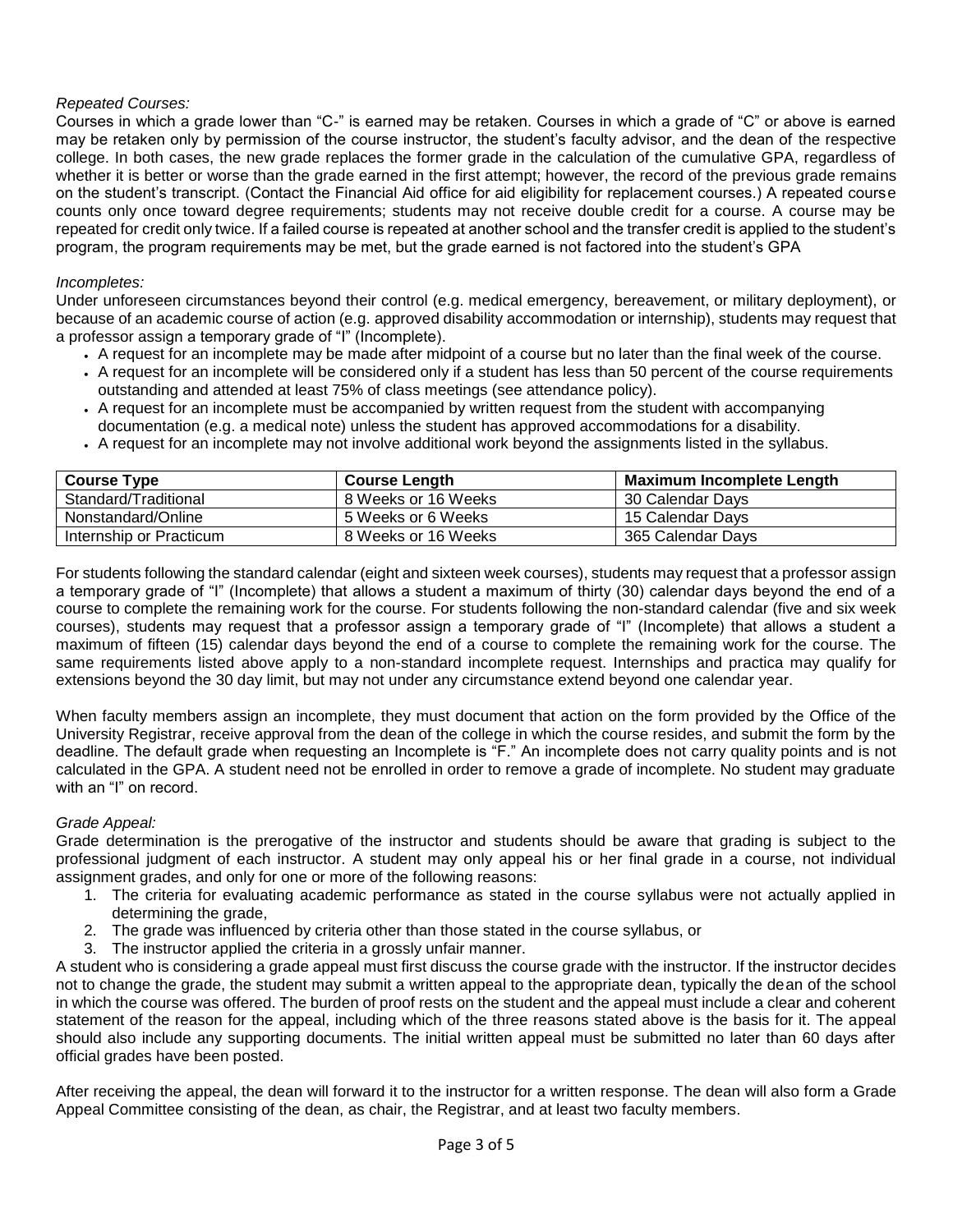The Committee will meet and may request oral clarification from either the instructor or the student at that time. The Committee has the following options for action:

- 1. It may affirm the appeal and settle it by consent: i.e., the Committee may devise a mutually acceptable resolution to the appeal.
- 2. It may affirm the appeal and submit a change of grade form itself. In determining the student's final grade, the Committee will take into account all evidence of the student's academic performance in the course as well as the implications for the student's grade of the instructor's actions.
- 3. It may deny the appeal, in which case the original grade stands.

The entire process from the time of the initial written appeal should not be more than one month.

Students wishing to appeal the decision of the Grade Appeal Committee may do so by submitting a written request for review of the case to the Provost within five business days of being notified of the Committee's decision. The Provost will review all materials relating to the appeal, but the student may not provide new or additional material at this time. The Provost will then render a decision, which is final and binding on all parties.

#### *Transfer Credit:*

Grades earned in transferred courses are not included in calculating a student's CIU grade point average. But semester hours of transfer credit accepted by CIU are added to hours taken at the University to determine the total college hours earned.

#### *Pass/Fail Grades:*

Competency/proficiency exams will be recorded with on a student's transcript. If a student earns an F on a competency/proficiency exam the grade is not recorded on the transcript. Pass/fail grades are not calculated in to the grade point average.

#### *Withdrawn Courses:*

See policy 108 000 Withdrawal Policy for policies on grades recorded for withdrawn courses.

### *Grade Corrections*:

An instructor who discovers that an erroneous grade was reported for a student shall immediately submit the Grade Change form to the Registrar, countersigned by the Dean, of what retroactive correction is to be made. A correction of grade should be reported to the registrar within 90 days of the recording of the original grade. When a grade correction is recorded, the appropriate semester and overall GPA will be corrected

#### *Graduation Honors at the Undergraduate-level:*

The academic achievements of graduating students at the baccalaureate level are formally recognized at the public Commencement exercises, appear in published lists of graduates, and are recorded on transcripts.

Only CIU credits are used in computing graduation honors. To calculate a student's achieved honors designation, grade point averages are truncated two decimal spaces and are not rounded up. For recognition purposes at Commencement, eligibility for these honors is determined based on the cumulative GPA as of the end of the fall semester. Graduate and Doctoral students do not receive graduation honors.

Students graduating from undergraduate four-year programs will receive diplomas with scholastic honors according to the following:

Summa Cum Laude (highest honor) for a GPA of 3.85 or above Magna Cum Laude (high honor) for a GPA from 3.71 to 3.84 Cum Laude (with honor) for a GPA from 3.5 to 3.7

Transfer students must have completed at least 48 semester hours at CIU to be eligible for scholastic honors. Grades from a student's last semester in the student's degree program are not included in the determination of scholastic honors.

*Delta Epsilon Chi Honor Society:* The undergraduate faculty has established a chapter of Delta Epsilon Chi, the Honor Society of the Association for Biblical Higher Education (ABHE). No more than 7 percent of the graduating class for any given year may be nominated to this group by the faculty. ABHE minimum criteria for nomination by the faculty include a cumulative GPA of 3.3 or above, positive demonstration of Christian character, and clear exhibition of leadership ability following a biblical model. Transfer students must have completed at least 48 semester hours at CIU to be eligible for nomination.